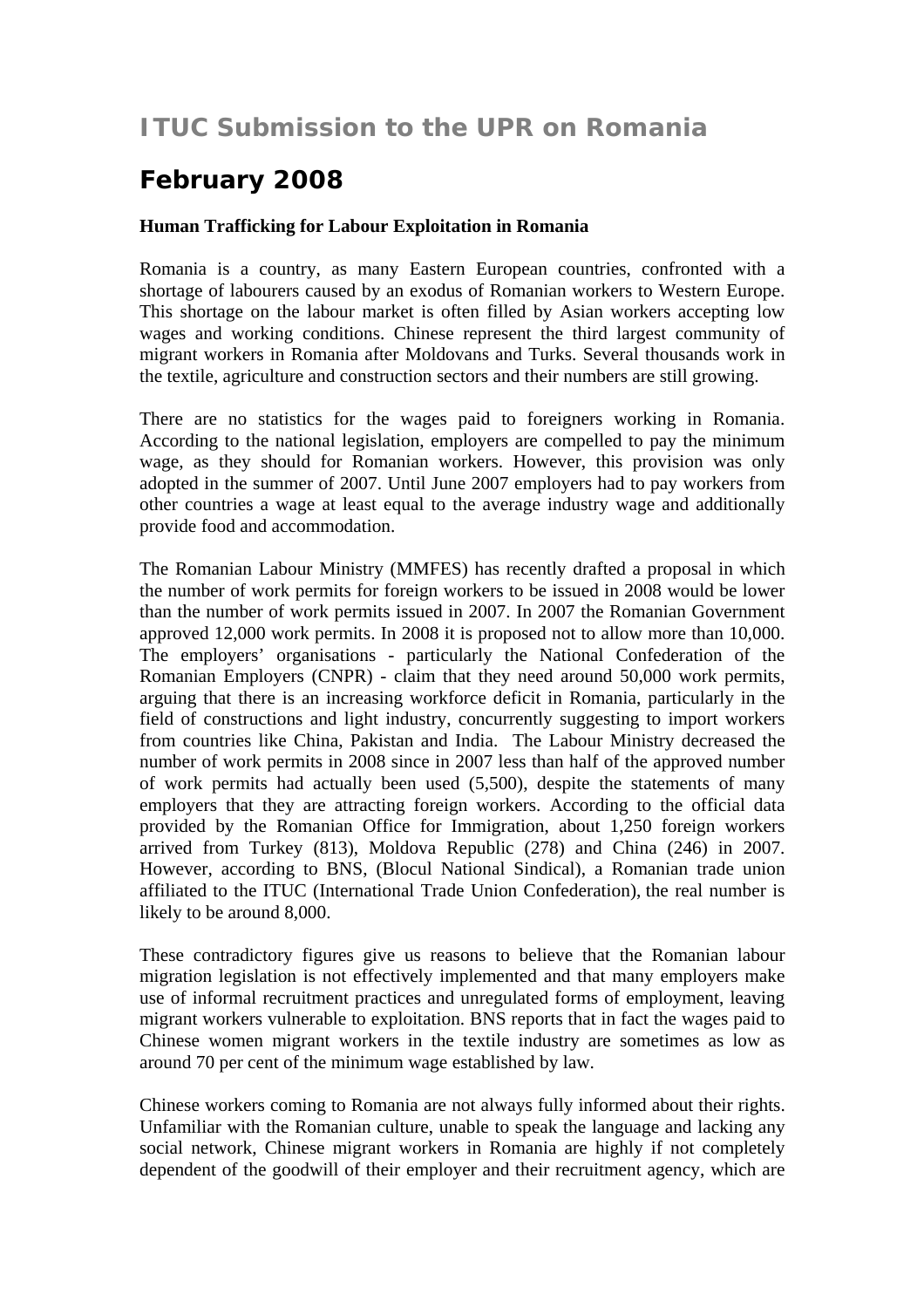often one and the same. This leaves them vulnerable to exploitation and the violation of their human rights. Some of these practices may be defined as cases of human trafficking in the sense of the Protocol to Prevent, Suppress and Punish Trafficking in Persons, Especially Women and Children, supplementing the United Nations Convention against Transnational Organized Crime (2000), ratified by the Romanian Government on 4 December 2002. Indeed, as will be illustrated by a specific case hereunder, foreign workers are deceived, recruited and transported for the purpose of exploitation.<sup>[1](#page-1-0)</sup>

An incident occurred in January 2007 in the city of Bacau, where approximately 200 Chinese women work in a textile company named Wear Company Srl. The workers initiated a protest and denounced their working situation and conditions. They were very unsatisfied with the wages they were being paid. At the time of their recruitment the workers were promised wages of 700 US\$ per month. In fact they only received 300 US\$ per month. Their contract with the recruitment agency stipulated that they had to pay up to 4,000 US\$ in order to be selected to work in the company. The workers had to transfer 25 per cent of their salary every month to repay this amount. Additional deductions were made for food and accommodation. The average national monthly industry wage in Romania is 340 US\$ but rising as many Romanians seek better pay further west in the EU. The Chinese workers lived in an industrial building in small makeshift rooms that had no ceiling, sleeping nine to a room. Brandishing forks and spoons, the workers broke into the manager's office demanding for their wages to be doubled. The Company Director, Sorin Nicolescu, reportedly threatened to report them to the police and have them deported. "I will send them back to China and bring another 1,000 workers eager to work here", Nicolescu said. This threat of denunciation and subsequent deportation in effect makes these workers victims of forced labour, as defined in Convention 29 of the International Labour Organisation, ratified by the Romanian Government in  $1957<sup>2</sup>$  $1957<sup>2</sup>$  $1957<sup>2</sup>$ .

The International Textile, Garment and Leather Workers' Federation (ITGLWF) expressed concern at reports of these appalling conditions faced by Chinese migrant workers at the plant in Bacau in Romania. ITGLWF, together with the ITUC, reacted to the case and wrote a letter to the company denouncing these practices and urging it to restore equal treatment to migrant workers, provide decent living and working conditions, review the practices of the labour recruitment agency and to cease threatening to deport workers currently employed in Romania.

International trade union pressure and national negotiations with trade union representatives resulted in a protocol being agreed between the company, the agency, the Romanian Labour Ministry, the Italian Embassy and the Chinese Embassy. This protocol offered the 300 migrant workers the choice of remaining in Romania and being employed under the laws of Romania, or having their airfare paid by the agency to return to China. Two hundred workers have opted to remain, 50 have already returned and 50 had not yet made up their minds at the time of writing. The recruitment agency has repaid in full to each of the 300 workers the fees they paid. Wages now stand at 320 US\$ per month, food and accommodation are provided by the company free of charge. The accommodation provided is in an industrial space

 $\overline{a}$ 

<span id="page-1-1"></span><span id="page-1-0"></span><sup>&</sup>lt;sup>1</sup> Art. 3 of the Protocol to Prevent, Suppress and Punish Trafficking in Persons, Especially Women and Children, supplementing the United Nations Convention against Transnational Organized Crime, 2000.  $^2$  Art. 2 of the ILO Convention on Forced Labour n° 29, adopted in 1930.